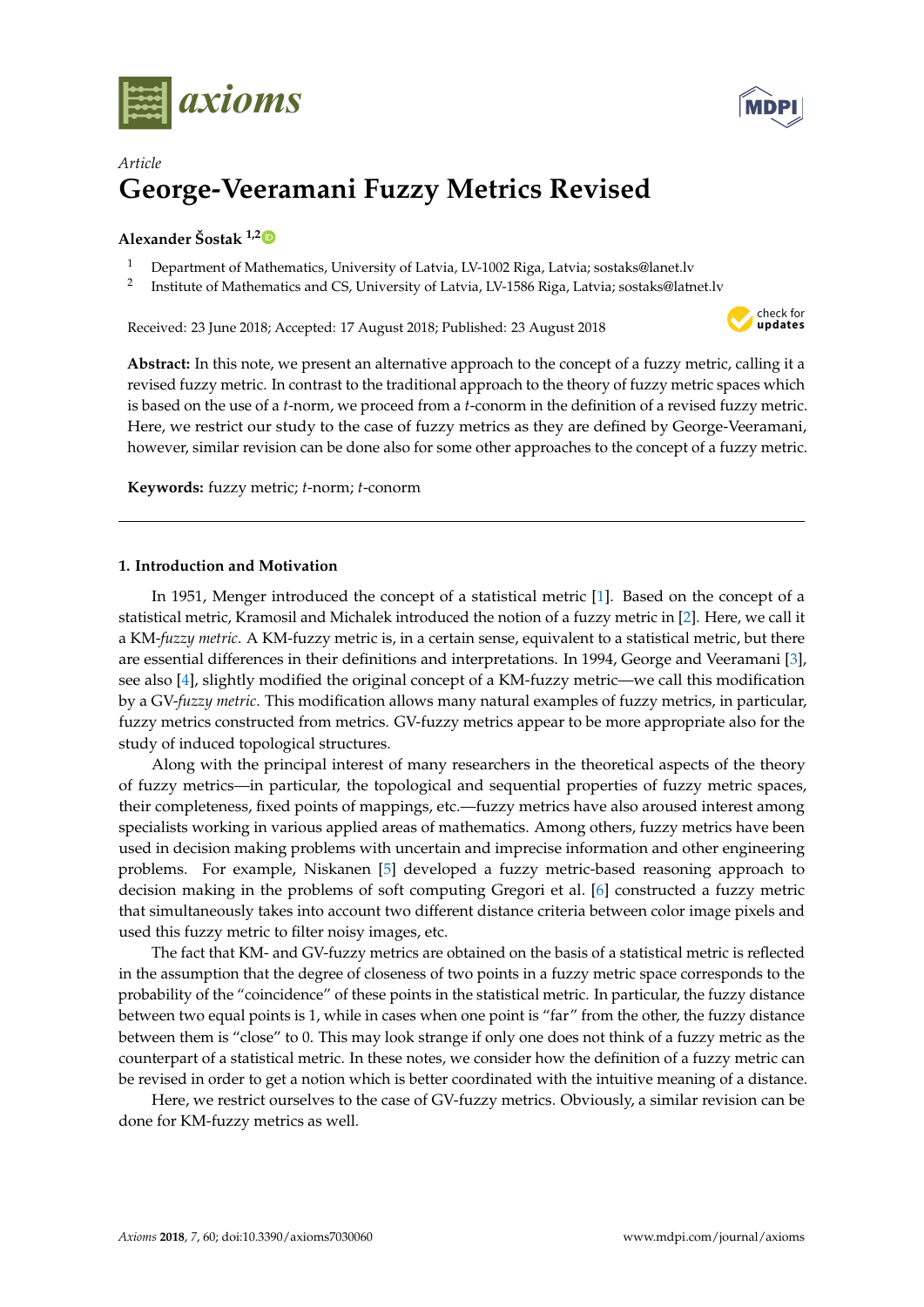#### **2. GV-Fuzzy Metrics Revised**

First, we recall the notion of a fuzzy metric as it was defined by George and Veeramani in [\[3,](#page-5-2)[4\]](#page-5-3). Let *X* be a set,  $* : [0,1] \times [0,1] \rightarrow [0,1]$  be a continuous *t*-norm, and  $\mathbb{R}^+ = (0, +\infty)$ . A GV-fuzzy metric on *X* is a pair ((*m*,  $*$ ), or simply *m*), where the mapping  $m : X \times X \times \mathbb{R}^+ \to (0, 1]$  satisfies the following conditions for all  $x, y, z \in X$ ,  $s, t \in \mathbb{R}^+$ :

 $m(x, y, t) > 0;$  $(2GV)$  *m* $(x, y, t) = 1 \Longleftrightarrow x = y;$  $(3GV)$   $m(x, y, t) = m(y, x, t);$  $(4GV)$   $m(x, z, t + s) \geq m(x, y, t) * m(y, z, s);$  $(5GV)$  *m*(*x*, *y*, –):  $\mathbb{R}^+$   $\rightarrow$  [0, 1] is continuous.

If (*m*, ∗) is a GV-fuzzy metric on *X*, then the triple (*X*, *m*, ∗) is called a GV-fuzzy metric space.

Let  $^c$  :  $[0,1] \rightarrow [0,1]$  be an order reversing involution on  $[0,1]$ . In particular,  $^c$  can be the standard involution, that is,  $a^c = 1 - a$  for all  $a \in [0, 1]$ . Now, given a GV-fuzzy metric  $m : X \times X \times (0, +\infty) \to$  $(0, 1]$ , let the mapping  $m^c : X \times X \times (0, +\infty) \to [0, 1]$  be defined by  $m^c(x, y, t) = (m(x, y, t))^c$ . Then, the properties (1GV)–(5GV) correspond to the following properties of the mapping (*m<sup>c</sup>* ) holding for all  $x, y \in X$  and for all  $t, s > 0$ :

(1GVc) *m<sup>c</sup>*  $m^{c}(x, y, t) < 1$ ;  $(2GVc)$  $m^{c}(x, y, t) = 0 \Longleftrightarrow x = y;$ (3GVc) *m<sup>c</sup>*  $(x, y, t) = m^{c}(y, x, t);$  $(4GVc)$  $(x, z, t + s) \leq m^{c}(x, y, t) \oplus m^{c}(y, z, s);$ (5GVc) *m<sup>c</sup>*  $m^{c}(x, y, -): \mathbb{R}^{+} \rightarrow [0, 1]$  is continuous,

where  $\oplus$  is the *t*-conorm corresponding to the *t*-norm  $*$  and involution  $c$ , that is  $a \oplus b = (a^c * b^c)^c$ for all  $a, b \in [0, 1]$ . Conversely, if a mapping  $\mu : X \times X \times (0, +\infty) \rightarrow [0, 1]$  satisfies properties (1GVc)–(5GVc), then by setting  $\mu^c = m$ , we get a GV-fuzzy metric  $(\mu^c : X \times X \times \mathbb{R}^+ \to [0,1])$  for the *t*-norm corresponding to the *t*-conorm  $\oplus$  and involution  $\cdot$  :  $[0,1] \to [0,1]$ . This observation leads us to the following definition.

<span id="page-1-0"></span>**Definition 1.** Let *X* be a set and  $\oplus$  :  $[0,1] \times [0,1] \rightarrow [0,1]$  be a continuous *t*-conorm. A revised GV-fuzzy *metric or an RGV-fuzzy metric for short, on the set X is a pair* (*µ*, ⊕) *or simply µ, where the mapping*  $\mu: X \times X \times \mathbb{R}^+ \to [0, 1)$  *satisfies the following conditions for all*  $x, y, z \in X$ ,  $s, t \in \mathbb{R}^+$ *:* 

 $\mu(x, y, t) < 1;$  $\mu(x, y, t) = 0 \Longleftrightarrow x = y;$  $\mu(x, y, t) = \mu(y, x, t);$  $\mu(x, z, t + s) \leq \mu(x, y, t) \oplus \mu(y, z, s);$ (5RGV)  $\mu(x, y, -): \mathbb{R}^+ \to [0, 1)$  *is continuous.* 

From the above consideration we get the following theorem.

**Theorem 1.** *GV-fuzzy metrics and RGV-fuzzy metrics are equivalent concepts.*

**Remark 1.** It is well-known that GV-fuzzy metrics are non-decreasing in the third variable. From here, or independently, by analyzing the definition of an RGV-fuzzy metric, we conclude that RGV-*fuzzy metrics are non-increasing in the third variable.* This allows us to give the following visual interpretation of an RGV-fuzzy metric. Assume that we are looking from a distance  $(t \in (0, +\infty))$  at a plane filled up with pixels. We estimate the distance between pixels *x* and *y* by means of an RGV-fuzzy metric  $\mu(x, y, t)$ . Being close to the plane, we see quite clearly how far the two pixels *x* and *y* are. However, going further from the plane, our ability to distinguish the real distance between different pixels becomes weaker and, at some moment, two different pixels can merge into one in our eye-pupil.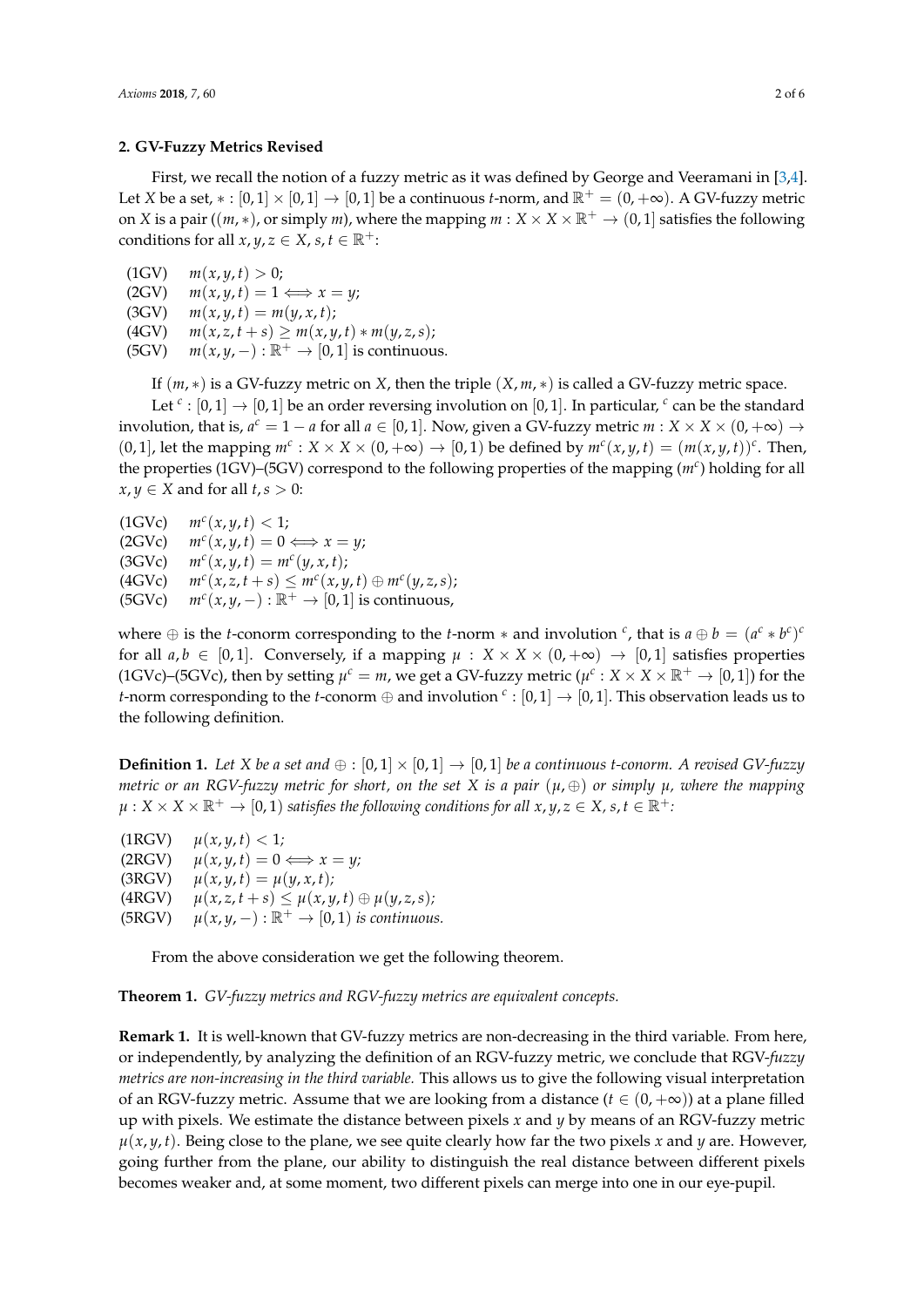**Remark 2.** The definition of an RGV-fuzzy metric becomes especially visual in case of a Łukasiewicz *t*-conorm  $(a \oplus b = \min\{a + b, 1\})$  since in this case the third axiom in its definition

$$
\mu(x,z,t+s) \leq \mu(x,y,t) + \mu(y,z,s)
$$

is an obvious generalization of the triangular axiom in the definition of a metric:

$$
d(x,z) \leq d(x,y) + d(y,z).
$$

**Remark 3.** A natural generalization of the definition of an RGV-fuzzy metric can be obtained by allowing the mapping  $\mu$  to take any non-negative numbers and not being restricted to [0,1). In this case, an RGV-fuzzy metric is defined as a mapping ( $\mu$  :  $X \times X \times \mathbb{R}^+ \to [0,\infty)$ ) satisfying properties (2RGV), (3RGV), (4RGV), and (5RGV) of Definition [1.](#page-1-0) However, we will not go further into this here, since the main aim of these notes is just to present an alternative view on GV-fuzzy metrics. Note only that a similar extension would not be possible in the context of ordinary GV-fuzzy metrics.

## **3. Some Remarks on the Theory of RGV-Fuzzy Metrics**

Since RGV-fuzzy metrics are equivalent to GV-fuzzy metrics, the theories based on these concepts are equivalent. The difference is in the definitions, the proofs, and the interpretations of results. In this section, we give some illustrations of this situation. Namely, we revise a part of the original paper by George and Veeramani [\[3\]](#page-5-2) in the context of RGV-fuzzy metrics.

**Example 1.** In the theory of GV-fuzzy metrics, the standard fuzzy metric induced by an ordinary metric  $(d : X \times X \rightarrow [0, +\infty))$  plays an important role. In the context of RGV-fuzzy metrics, we have the corresponding standard RGV-fuzzy metric induced by a metric (*d*). It is defined by

$$
\mu(x,y,t)=\tfrac{d(x,y)}{t+d(x,y)}.
$$

Note that it is an RGV-fuzzy metric for the maximum *t*-conorm  $\oplus$  (that is,  $a \oplus b = a \vee b$ ) and hence, is applicable for any other *t*-conorm.

**Definition 2.** *Given an RGV-fuzzy metric space*  $((X, \mu, \oplus))$ *, we define the open ball*  $(B(x, r, t))$  *with center*  $x \in X$ *, radius*  $r \in (0, 1)$ *, and at the level of t* > 0 *as* 

$$
B(x,r,t) = \{ y \in X : \mu(x,y,t) < r \}.
$$

**Proposition 1.** An open ball  $(B(x, r, t) = \{y \in X : \mu(x, y, t) < r\}$  is "indeed open" in the sense that for any  $y \in B(x, r, t)$ ,  $t_0 > 0$  *and*  $\varepsilon \in (0, 1)$  *exist such that*  $B(y, \varepsilon, t_0) \subseteq B(x, r, t)$ .

**Proof.** Since  $y \in B(x, r, t)$ , it follows that  $\mu(x, y, t) < r$ . By continuity of  $\mu$  in the third argument, we can find  $t_1 < t$ , such that  $\mu(x, y, t_1) < r$ . Let  $r_0 = \mu(x, y, t_1)$ . Since  $r_0 < r$ , by continuity of the *t*-conorm  $\oplus$ , we can find  $\varepsilon \in (0,1)$  such that  $r_0 \oplus \varepsilon < r$ . Let  $t_0 = t - t_1$ . We claim that  $B(y,\varepsilon,t_0) \subseteq B(x,r,t)$ .

Indeed, if  $z \in B(y, \varepsilon, t_0)$ , then  $\mu(y, z, t_0) < \varepsilon$  and hence, since  $t = t_1 + t_0$ , we have by axiom (4RGV):

$$
\mu(x,z,t)\leq \mu(x,y,t_1)\oplus \mu(y,z,t_0)\leq r_0\oplus \varepsilon
$$

that is,  $B(y, \varepsilon, t_0) \subseteq B(x, r, t)$ .  $\Box$ 

From this proposition, we get an important corollary.

**Corollary 1.** *Given an RGV-fuzzy metric space (*(*X*, *µ*)*), the family*

$$
\mathcal{B} = \{B(x, r, t) : x \in X, r \in (0, 1), t \in (0, +\infty)\}
$$

*is a base of some topology* ( $\tau$ ) *on the set* (X). We call *it the topology induced by an RGV-fuzzy metric*  $\mu$ *.*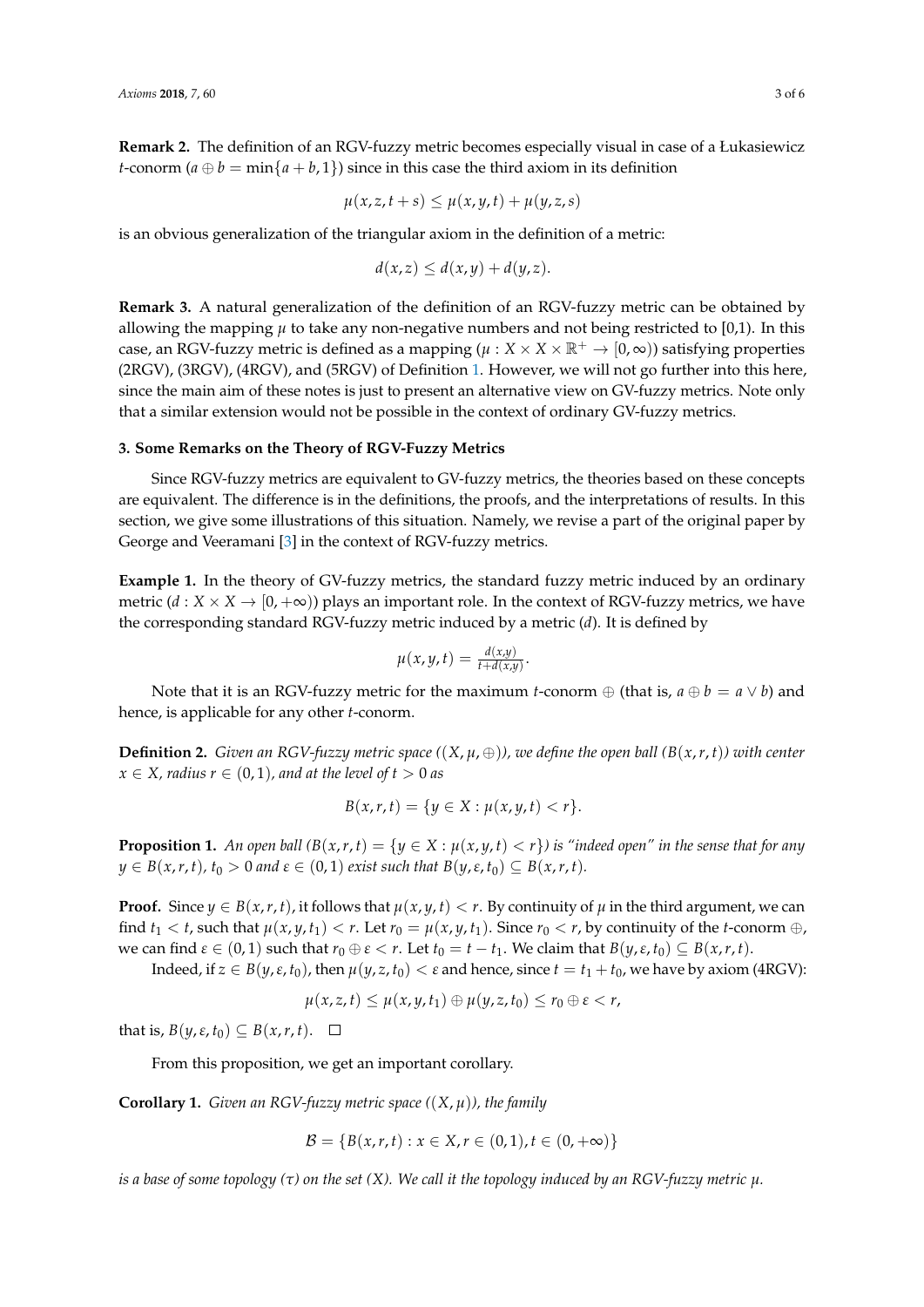Noticing that the family  $\{B(x, \frac{1}{n}, \frac{1}{n}) : n \in \mathbb{N}\}$  is a local base in the point  $x \in X$ , we get the following.

**Proposition 2.** *The topology induced by a RGV-fuzzy metric is first countable.*

**Proposition 3.** *The topology induced by an RGV-fuzzy metric is Hausdorff.*

**Proof.** Let  $(X, \mu)$  be an RGV-fuzzy metric space, let  $x, y \in X, x \neq y$ , and let  $\mu(x, y, t) = r$ . Since  $r > 0$ and *t*-conorm is continuous, we can find  $\varepsilon > 0$  such that  $\varepsilon \oplus \varepsilon < r$ . Then,

$$
B(x,\varepsilon,\frac{t}{2})\cap B(y,\varepsilon,\frac{t}{2})=\emptyset.
$$

Indeed, if the intersection contains some point (*z*), then

 $\mu(x, z, t) \leq \mu(x, z, \frac{t}{2}) \oplus \mu(z, y, \frac{t}{2}) \leq \varepsilon \oplus \varepsilon < r.$ 

The obtained contradiction completes the proof.  $\Box$ 

**Theorem 2.** Let  $(X, \mu, \oplus)$  be an RGV-fuzzy metric space and  $\tau$  be the induced topology. Let  $\{x_n\}$  be a sequence *in X. Then,*  $\lim_{n\to\infty} x_n = x_0$ *, if and only if*  $\lim_{n\to\infty} \mu(x_n, x_0, t) = 0$  *for any t* > 0*.* 

**Proof.** Assume that  $\lim_{n\to\infty} x_n = x_0$  and take some  $t > 0$ . Further, let  $0 < r < 1$ ; then, there exists *n*<sub>0</sub> such that  $x_n \in B(x, r, t)$  for all  $n > n_0$ , and hence,  $\mu(x_n, x_0, t) < r$ . However, this means that  $\lim_{n \to +\infty} u(x_n, x_0, t) = 0.$ 

Conversely, if for each  $t > 0$  lim<sub>*n*→+∞</sub>  $\mu(x_n, x_0, t) = 0$ , for  $0 < r < 1$ ,  $n_0 \in \mathbb{N}$  exists such that  $\mu(x_n, x_0, t) < r$  for all  $n \ge n_0$ . Thus,  $x_n \in B(x_0, r, t)$  for all  $n \ge n_0$  and hence,  $\lim_{n \to \infty} x_n = x_0$ .  $\Box$ 

Given an RGV-fuzzy metric space  $(X, \mu, \oplus)$ , we define the closed ball with center  $x \in X$ , radius  $0 < r < 1$ , and at the level  $t > 0$  by

$$
B[x,r,t] = \{y \in X : \mu(x,y,t) \leq r\}.
$$

**Theorem 3.** *A closed ball is a closed set in the induced topology.*

**Proof.** Let  $y \in cl(B[x, r, t])$ , where *cl* denotes the closure operator in the induced topology. Since *X* is first countable, the sequence  $\{x_n\}$  in  $B[x, r, t]$  exists such that  $\lim_{n\to\infty} x_n = y$  and hence,  $\lim_{n\to\infty}\mu(x_n,y,t)=0.$ 

We fix some  $\varepsilon > 0$ . Then,

$$
\mu(x,y,t+\varepsilon)\leq \mu(x,x_n,t)\oplus \mu(x_n,y,\varepsilon).
$$

Now, we take the limits of both sides of the above inequality when  $n \to \infty$  and, referring to the continuity of the *t*-conorm  $\oplus$  and continuity of the function  $\mu$ , we get

 $\mu(x, y, t + \varepsilon) \leq \lim_{n \to \infty} \mu(x, x_n, t) \oplus \lim_{n \to \infty} \mu(x_n, y_n, \varepsilon) \leq r \oplus 0 = r.$ 

Since this is true for any  $\epsilon > 0$  and  $\mu$  is continuous in the third argument, it follows that *µ*(*x*, *y*, *t*) ≤ *r* and hence, *y* ∈ *B*[*x*, *r*, *t*]. Therefore, *B*[*x*, *r*, *t*] is a closed set.  $\Box$ 

From here, and noticing that each point in  $B[x, r, t]$  can be reached as a limit of a sequence of points lying in  $B(x, r, t)$ , we get the following corollary.

**Corollary 2.** *A closed ball*  $(B[x, r, t])$  *is the closure of the open ball*  $(B(x, r, t))$ *.*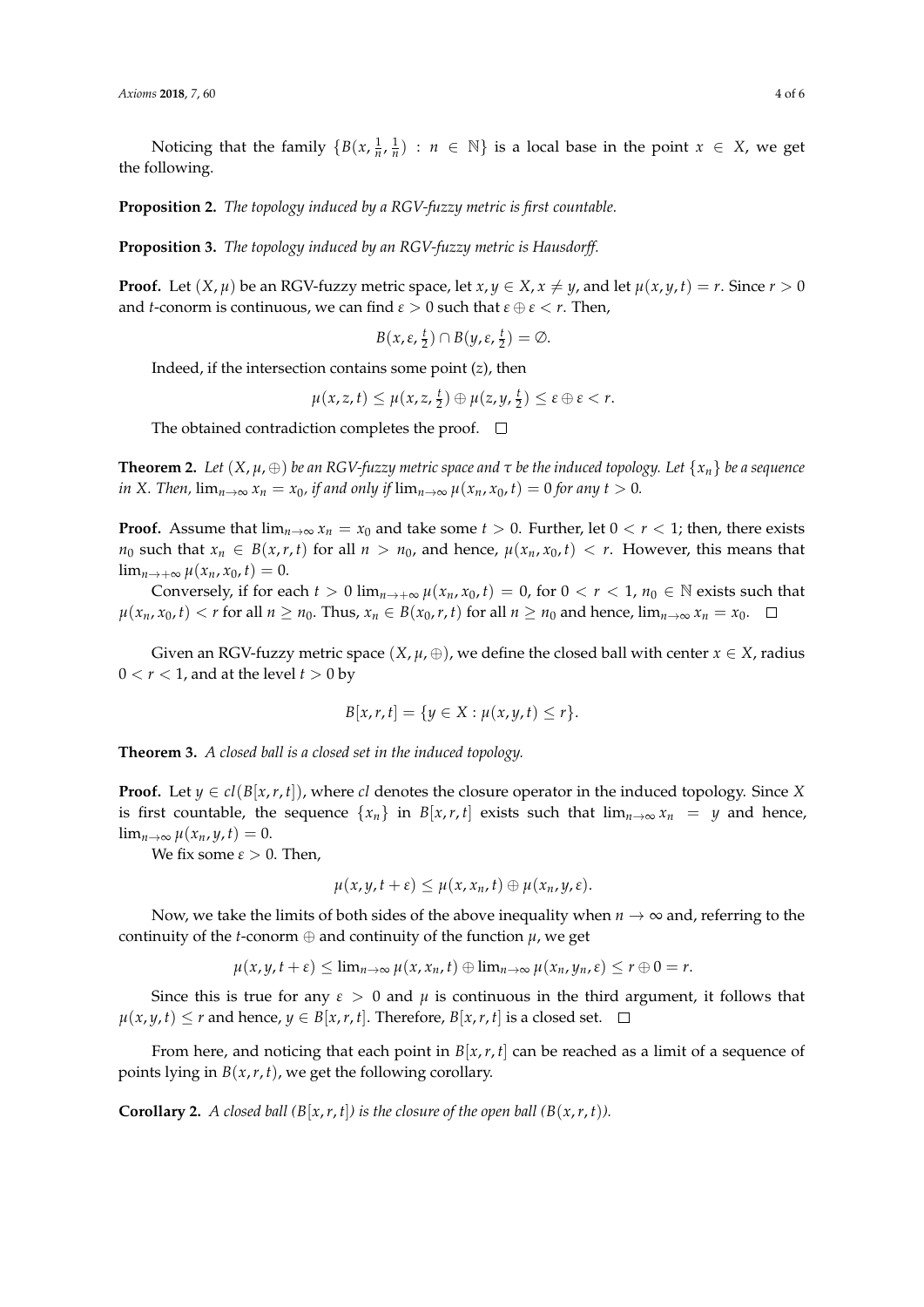#### **4. Conclusions**

In this short note, we have defined an RGV-fuzzy metric as the dual version of a GV-fuzzy metric and illustrated how basic concepts and results of the theory of GV-fuzzy metric spaces can be reformulated and reproved in the terms of RGV-fuzzy metric spaces. It was not our aim to convince the reader that RGV-fuzzy metrics are "better" than GV-fuzzy metrics. Moreover, we believe that some authors will argue with us by confirming that GV-fuzzy metrics better correspond to the "spirit" of mathematics of fuzzy sets. Our aim here was to present an alternative approach to the theory of GV-fuzzy metrics and to illustrate through by some examples of statements and proofs in theory of RGV-fuzzy metric spaces. In our opinion, these proofs are more visible and easy than their original counterparts done in the terms of GV-fuzzy metric spaces. Besides, we believe that our revised interpretation of fuzzy metrics will be more convenient in some applications. Below, we outline two directions where in our opinion this approach could be helpful.

One of the fields where RGV-metrics could be helpful is in image restoration. As mentioned in Remark 1, a possible interpretation of the value  $\mu(x, y, t)$  is that it reflects our ability to distinguish the distance between pixels *x* and *y* under some condition (say distance of observation or time) defined by the parameter *t*. By using the revised fuzzy metrics, the researcher will be provided with visual and easy to manage information about the influence of parameter *t* (e.g., distance or time) in the process of image restoration of a picture. This information could be useful, in particular, to find the value of parameter *t* at which the result of this process will be optimal.

In ref. [\[7\]](#page-5-6), Bets and Šostak used so-called fragmentary GV-fuzzy pseudometrics in order to characterize the distance between two infinite words. This information is important for analyzing the analytic structure of the set of infinite words—the actual problem in combinatorics on words. Unfortunately, the visual interpretation of the obtained characterization looks rather bulky and is inconvenient to manage. Continuing this research, in our next paper (in preparation), we use revised GV-fuzzy metrics. The information described in terms of RGV-fuzzy metrics is coherent with our intuition and is more appropriate to manage. In particular, in case of revised fuzzy metrics, we have the natural interpretation of the standard situation: the longer the segments of two infinite words taken into consideration, the more precise the obtained information about the closeness of the two words is.

#### **5. Some Additional Remarks**

After this paper had been written, the author found that a *t*-conorm in the research related to fuzzy metrics was used by Park in [\[8\]](#page-5-7) and some of his followers. Therefore, we feel it appropriate to compare the role of *t*-conorms in [\[8\]](#page-5-7) and in our paper. Park in his paper introduced the concept of an *intuitionistic* (in Atannasov's sense [\[9\]](#page-5-8)) fuzzy metric, and naturally, in the definition of an intuitionistic fuzzy metric on a set *X* he used *two functions*  $M, N: X \times X \times (0, +\infty) \rightarrow (0, 1]$ , satisfying inequality *M*(*x*, *y*, *t*) + *N*(*x*, *y*, *t*) ≤ 1 for all *x*, *y* ∈ *X*, *t* > 0. The first one of these functions, *M*(*x*, *y*, *t*), describes the degree of *nearness*, while  $N(x, y, t)$  describes the degree of *non-nearness* of points  $x, y$  on the level *t*. So, actually, *M* in Park's definition is *an ordinary* GV-*fuzzy metric* and therefore, it is based on the use of a *t*-norm ∗. On the other hand, function *N*, which in some sense complements function *M*, is based on a *t*-conorm  $\Diamond$  (that is, probably, unrelated to the *t*-norm  $\ast$ ). In contrast to the case of an intuitionistic fuzzy metric, we, when defining an RGV-fuzzy metric, started with a "classic" GV-metric and just reformulated the axioms from  $[3]$  by using involution. So, in our approach, a *t*-conorm  $\oplus$  in the definition of a fuzzy metric is used to evaluate the degree of nearness of two points, and hence, it is opposite to the role of a *t*-conorm in the definition of an intuitionistic fuzzy metric.

**Funding:** This research received no external funding. **Conflicts of Interest:** The authors declare no conflict of interest.